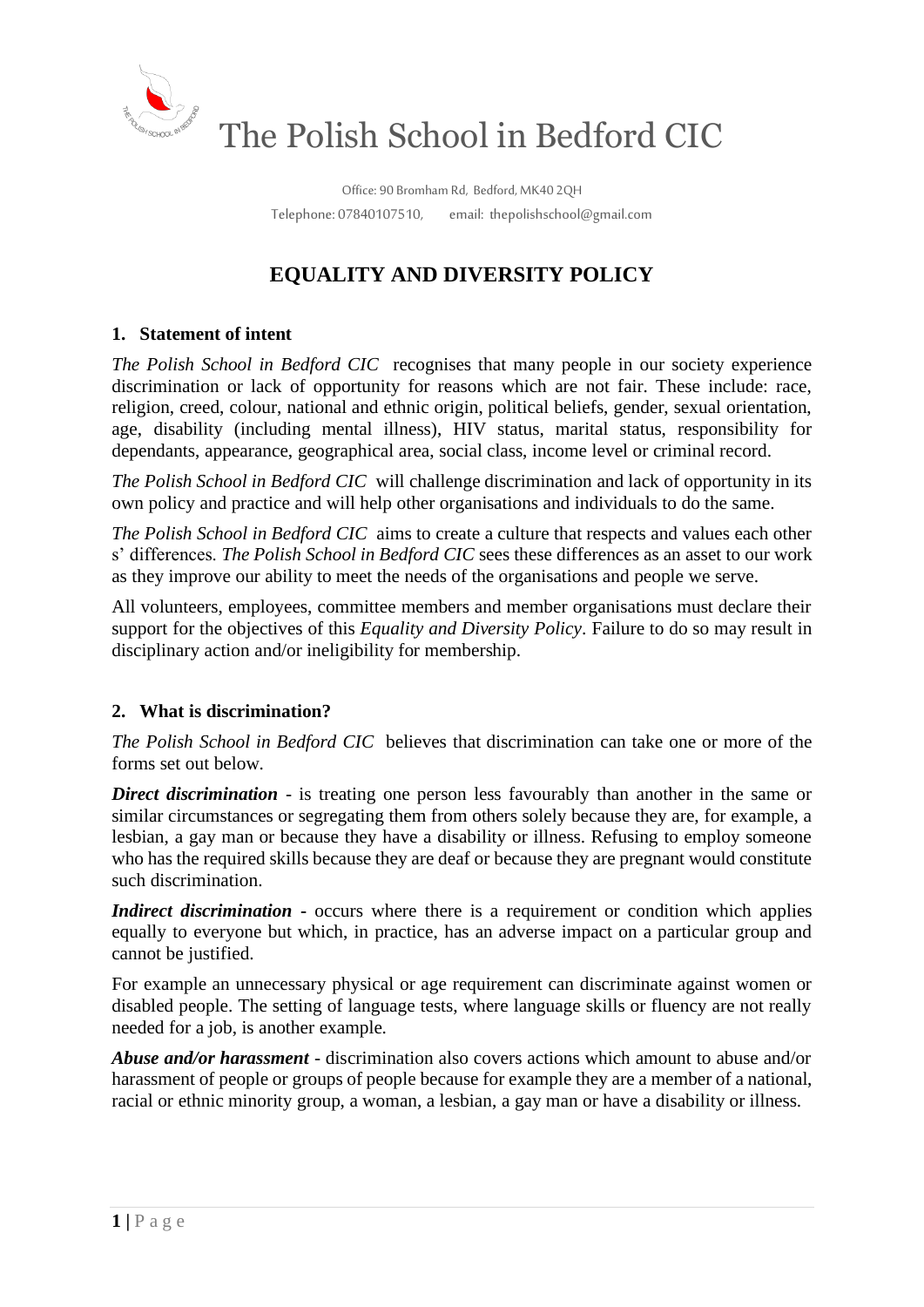

The Polish School in Bedford CIC

Office: 90 Bromham Rd, Bedford, MK40 2QH

Telephone: 07840107510, email: thepolishschool@gmail.com

*Victimisation* - occurs when a person is treated less favourable or is discriminated against because she/he has pursued or intends to pursue their rights in respect of alleged discrimination.

*Institutional racism (Macpherson Report, 1999)* - The collective failure of an organisation to provide an appropriate and professional service to people because of their colour, culture or ethnic origin. It can be seen in the processes or attitudes and behaviour, which amount to discrimination, to unwitting prejudice, ignorance, thoughtlessness and racist stereotyping which disadvantages minority ethnic people.

*Racist incident (Macpherson Report, 1999)* - Any incident which is perceived to be racist by the victim or any other person. If the victim does not want to complain, another person may do so.

Discrimination in any of the forms stated above is unacceptable, regardless of whether there was any intention to discriminate or not.

# **3. Staff development**

Decisions about learning and development opportunities will be made in accordance with *The Polish School in Bedford Learning Policy CIC* and all staff will have access to opportunities to enable them to develop in line with *The Polish School in Bedford* aims and objectives.

# **4. Service provision**

All *The Polish School in Bedford CIC* services are covered by this policy.

*The Polish School in Bedford CIC* will promote equality and diversity in its work with other agencies or individuals.

*The Polish School in Bedford CIC* services will be reviewed regularly and changed where needed.

All trainers, facilitators and consultants contracted to work for will required to support our *Equality and Diversity Policy*

## **5. Recruitment and selection**

*The Polish School in Bedford CIC* believes that no person or group should be treated less favourable in employment because of the reasons given in the *Statement of intent.*

Staff appointments will be monitored to ensure no discrimination is occurring at the point of selection.

A separate recruitment policy gives full details of this process.

## **6. Miscellaneous**

## **Office accommodation**

*The Polish School in Bedford CIC* will make every effort to ensure that premises used in relation to its work are accessible and inviting for all members of the community.